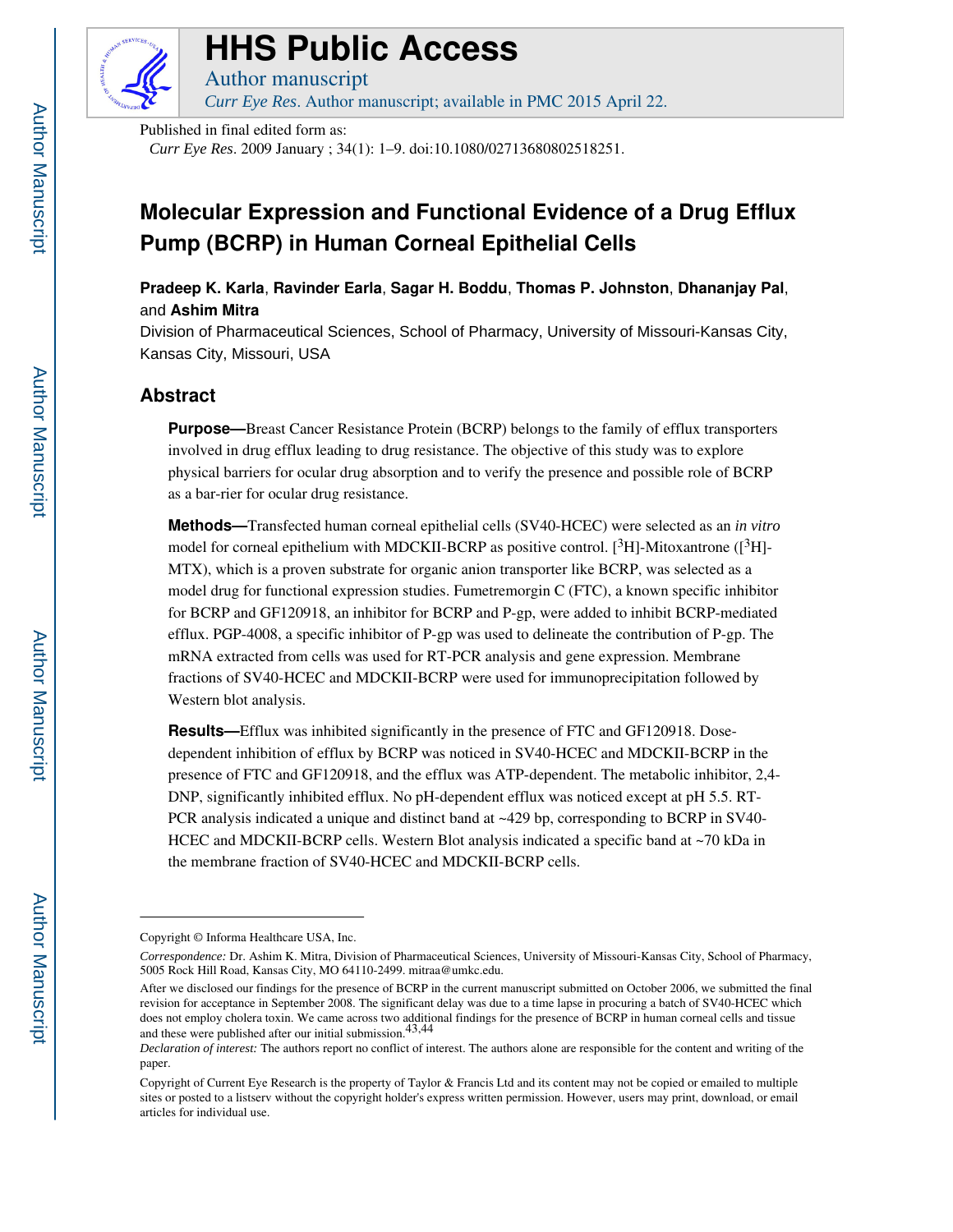**Conclusions—**We have demonstrated the expression of BCRP in human corneal epithelial cells and, for the first time, demonstrated its functional activity leading to drug efflux. RT-PCR and Western blot analysis further confirmed this finding.

# **INTRODUCTION**

ATP-binding cassette (ABC) proteins belong to a super family of transmembrane transporters that use the energy obtained from ATP hydrolysis to transport their substrate drug molecules across biological membranes.<sup>1</sup> P-glycoprotein (P-gp; MDR1)<sup>2</sup> and multidrug resistance associated proteins  $(MRP)$ ,  $3,4$  are drug resistance proteins and are considered to be a major barrier for ocular drug delivery. MDR1 and MRP2, which are present on the cornea, can play a collective role in the efflux of drug molecules.<sup>3</sup> Apart from MRP2, human corneal cells have also been shown to express MRP1 and MRP3.<sup>4,5</sup> Erythromycin,<sup>3</sup> quinolones (ciprofloxacin, grepafloxacin),<sup>5,6,7</sup> steroids, sulfated steroids, and estradiol 17 $\beta$ -glucuronide,  $8,9,10$  are widely employed in ocular therapy and are excellent substrates for various efflux pumps. P-gp expression encoded by the MDR1 gene and expression of the MRP gene was shown to correlate with a reduction in intracellular drug concentrations.<sup>11,12</sup> As stated in Mao Q et al.  $(2005)$ ,<sup>11</sup> "recently, apart from P-gp and MRP, several human ATP-binding cassette transporters with an important role in drug efflux have been discovered. One of them is a novel protein known as the breast cancer resistance protein (BCRP),<sup>13</sup> or mitoxantrone-resistance protein (MXR),<sup>14</sup> or placenta-specific ABC protein  $(ABCP)$ , <sup>15</sup> and was identified independently by three research labs.<sup>16</sup> BCRP, with a molecular weight of  $\sim$ 70 kDa, is a major efflux pump involved in drug resistance.<sup>16</sup> Unlike P-glycoprotein and MRP, which are arranged in two repeated halves, BCRP consists of one nucleotide-binding and one membrane-spanning domain and is regarded as a half transporter."17 BCRP is classified under the new branch, subfamily G, belonging to the large ABC transporter family.16 ABCG1, which is a human homologue of Drosophila white gene, is the founding member of the ABCG family.<sup>16,17</sup> BCRP is categorized as the second member of the subfamily G and, hence, was designated ABCG2.<sup>16</sup>

As indicated by Mao et al. (2005), "Comparison of ABCG protein sequences with that of Pgp and MRP1 revealed that, unlike P-gp and MRP1, which are organized in two repeated halves, all ABCG proteins are half transporters that are composed of a single nucleotidebinding domain (NBD) followed by one membrane-spanning domain (MSD). There is increasing evidence to suggest that ABCG proteins may operate as either homodimers or heterodimers."18,19

The literature suggests that BCRP can efflux conjugated organic anions in transport studies performed on plasma membrane vesicles.<sup>16</sup> BCRP was found to transport estrone-3-sulfate  $(E_1S)$  with a K<sub>m</sub> value of ~10  $\mu$ M.<sup>16,20,21</sup> With its broad substrate specificity, along with sulfated conjugates, BCRP was also found to transport  $E<sub>2</sub>17\beta G$  and DNP-SG, which are glucuronide conjugates.<sup>16,22</sup> The affinity for sulfated conjugates was found to be enhanced compared to GSH and glucoronide conjugates.<sup>16,22</sup>  $E_1S$  and DHEAS represent the major estrogens that are manufactured and eliminated by syncytiotrophoblasts of placenta in the mother and were the first substrates of BCRP identified.<sup>16</sup> BCRP was also found to transport unconjugated organic anions.16 An interesting study by Umemoto et al. (2005) revealed that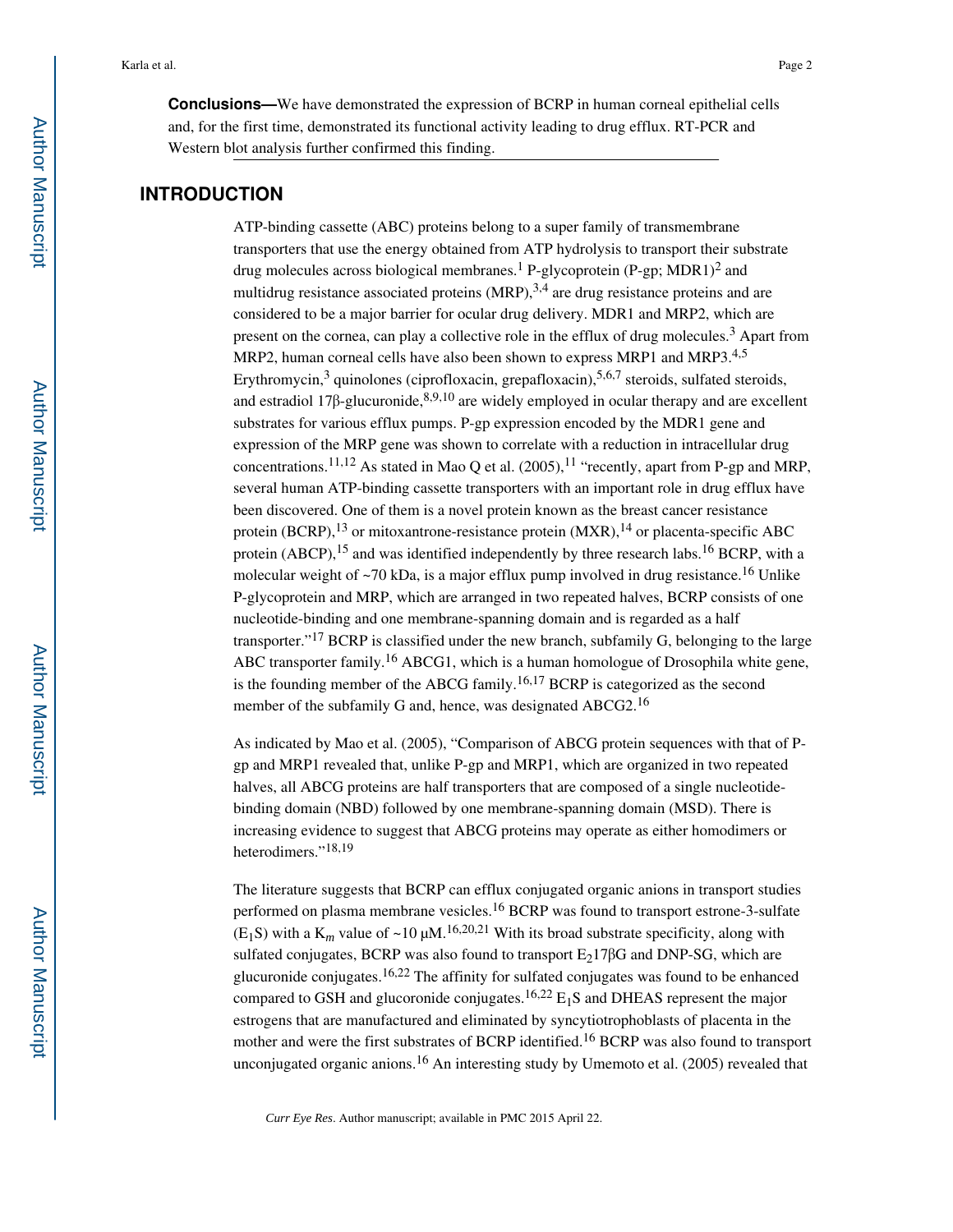basal limbal epithelial cells of the rat eye express BCRP significantly. Also, side population stem cells, which help in the regeneration of corneal epithelium, express BCRP, but at a relatively very low level compared to limbal side population cells.<sup>23</sup>

Therefore, the main objective of this study was to determine if human corneal epithelial cells express a major ATP-binding efflux transporter, BCRP, that is commonly expressed on the apical side of the cell membrane<sup>16</sup> and examine its role in drug efflux. Efflux of  $[^3H]^-$ MTX in SV40-HCEC and MDCKII-BCRP, use of FTC and GF120918 as specific inhibitors of BCRP, RT-PCR data for gene expression and immunoprecipitation, followed by Western blot analysis for protein expression, were applied to confirm the presence of BCRP in SV40- HCEC.

# **MATERIALS AND METHODS**

Fumtremorgin C (FTC), a specific inhibitor for BCRP,  $^{16}$  2-deoxy-D-glucose, and sodium azide were obtained from Sigma Chemical Co. (St. Louis, MO, USA). GF120918, a dual inhibitor of BCRP and P-gp, $17$  was a generous gift from Glaxo Wellcome (Research Triangle, NC, USA). PGP-4008, a specific P-gp inhibitor<sup>47</sup> and poly-D-lysine were obtained from Fischer Science (Pittsburgh, PA, USA).  $[{}^{3}H]$ -E17 $\beta$ g was obtained from Moravek Biochemical's and Radiochemicals (Brea, CA, USA). Twenty-four well culture plates were purchased from Midwest Scientific and were employed for transport studies (St. Louis, MO, USA).

#### **Cell Culture**

**Culture of Human Corneal Epithelial Cells (SV40-HCEC)—**The SV40-immortalized human corneal epithelial cell line was obtained as a gift from Araki-Sasaki and colleagues.<sup>24</sup> Cells were cultured based on published protocol with minor modification.25 Mycoplasmafree SV40-HCEC were grown at 37 $^{\circ}$ C, humidified in a 5% CO<sub>2</sub>/95% air atmosphere in a culture medium containing 50% of Dulbecco's Modified Eagle's Medium (DMEM) and 50% of Ham's nutrient mixture F-12 (from Gibco, Paisley, UK), (v/v) fetal bovine serum, 15% as supplement (GIBCO), antibiotic solution (gentamycin (30 μg/ml) from Gibco) and sodium bicarbonate (1.86 g/l). Cells were harvested using trypsin-EDTA (Gibco).

**MDCKII-BCRP Cells—**MDCKII-BCRP cells were transfected with a viral vector having the human BCRP gene, which are known to overexpress BCRP on the apical side of the cell membrane.<sup>26</sup> They were obtained as a generous gift from Dr. Peit Borst (Netherlands Cancer Institute, Amsterdam). A well-established and published protocol was used to culture the cells. As indicated in earlier publications from our laboratory, "Cells were maintained in DMEM supplemented with 10% calf serum, 100 IU/ml penicillin, 100 μg/ml streptomycin, and 20 mmol/l HEPES, pH 7.4. Cells were plated at a density of  $100,000/cm^2$  in 12-well tissue culture treated plastic plates. MDCKII-BCRP cells were incubated at 37°C in an atmosphere of 5%  $CO<sub>2</sub>$  and 95% humidity in air and were allowed to grow for 5–8 days."<sup>27</sup>

**Human Gingival Fibroblast Cells (HGF-1 Cells)—**Human gingival fibroblast cells were procured from American Type Culture Collection (Manassas, VA, USA). Cells were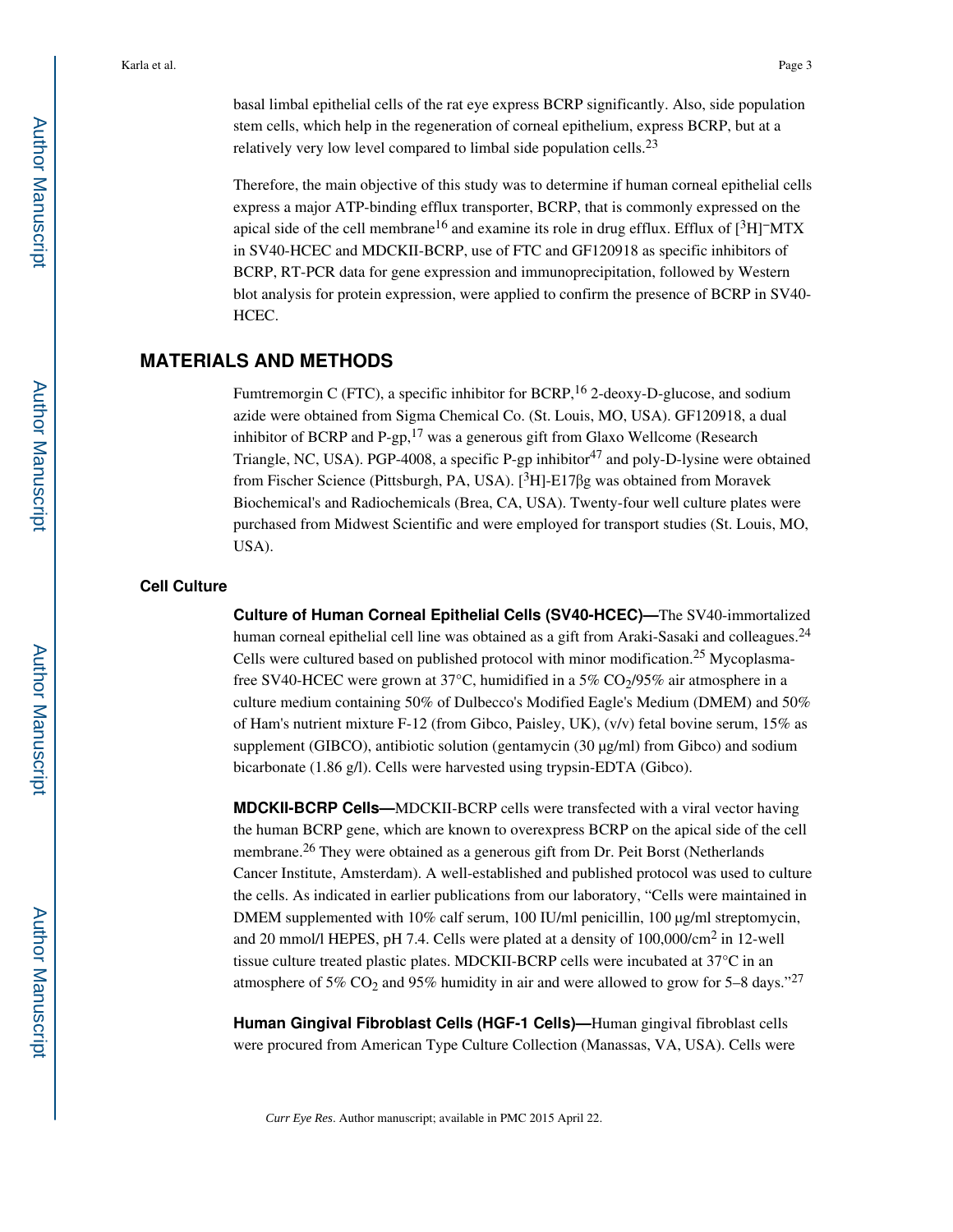cultured using the DMEM supplemented medium we employed for culturing the MDCKII-BCRP cells. Similar culture conditions were maintained.

#### **Transport Experiments**

To determine functional activity of BCRP in corneal epithelial cells, transport studies were performed with MTX. Transport studies were performed based on the protocol established by Schuetz et al. (1999), with minor modifications.28 Monolayers of MDCKII-BCRP and SV40-HCEC cultured in 12-well tissue culture plates (Fisher Scientific, Pittsburg, PA, USA) were employed. As reported previously, the addition of 10 mM sodium azide and 10 mM 2 deoxy-D-glucose to cell monolayers reduced intracellular ATP by >90% in the first 5 min of incubation, but did not affect cell viability.29 The principle behind this study involves preloading drug into cells by deactivating the efflux transporter (ATP depleting conditions), washing, and then reactivating the transporter with a medium containing glucose.<sup>29</sup> Transport kinetics of BCRP were observed with and without inhibitors.

Cells were incubated for 60 min with  ${}^{3}H$ -bis (POM) PMEA (1µCi) and  ${}^{3}H$ -acyclovir (1µCi) in the presence of 10 mM sodium azide and 2-deoxy-D-glucose. Following a 1-hr incubation period under normal and ATP-depleting conditions, cell viability was determined by the trypan blue exclusion test. Cells were examined for viability (unstained) and nonviability/ cytotoxicity (stained). A hemocytometer (Hausser Scientific, Horsham, PA, USA) was used to count the cells. After the incubation, the drug solution was removed from the wells, and the cells were washed with 0.16 M NaCl and subsequently incubated for 60 min with Hanks buffered saline solution (HBSS) with glucose, pH 7.2, and HBSS with glucose incorporating the inhibitors. Preparation of HBSS with inhibitors is described in the next section. The supernatant was collected and the radioactivity measured with a Beckmann scintillation counter (Beckman Coulter, Inc., Fullerton, CA, USA). The amount of radioactivity in the supernatant represents the amount of drug effluxed. Radioactivity was converted to drug concentration based on the specific activity of the compound.

## **RT-PCR and Sequencing Analysis**

SV40-HCEC, MDCKII-BCRP, and HGF-1 cells were grown for mRNA extraction. RT-PCR was performed based on a protocol published from our laboratory and Sugarawa et al. (2000).2,30 BCRP primers were designed from human BCRP cDNA (Genbank Accession No: AY289766). The forward and reverse primers designed for BCRP were 5 TTATCCGTGGTGTGTCTGGA 3′ and 3′ CCTGCTTGGAAGGCTCTAG 5′, respectively. RT-PCR was performed with a kit (SuperScript<sup>™III</sup>I First-Strand Synthesis System for RT-PCR; Invitrogen, Carlsbad, CA, USA). Reverse transcription conditions were template RNA denaturation at 70°C for 10 min and reverse transcription at 42°C for 60 min. PCR amplification conditions were denaturation at 94°C, annealing at 58.5°C, and extension at 72°C for 1 min each for 35 cycles, followed by a final extension at 72°C for 10 min. 2% agarose gel was employed to analyze RT-PCR products. Sequencing analysis was performed by Agencourt Biosciences (Beverly, MA, USA) using Quicklane®sequencing technology.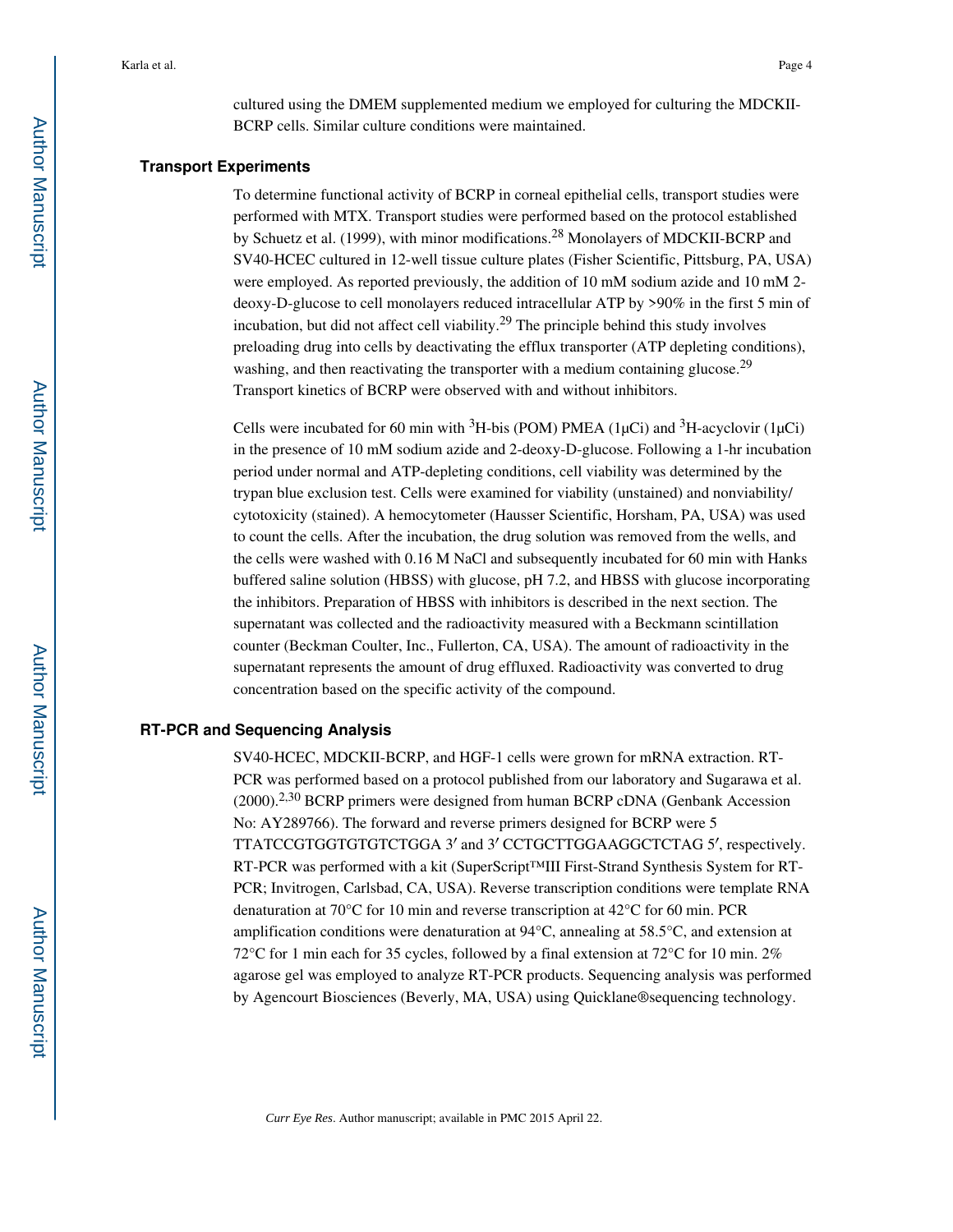#### **Western Blot**

A published protocol from our laboratory by Dey et al. (2003) was employed with slight modifications.<sup>2</sup> MDCKII-BCRP cells and SV40-HCEC cultured on T-75 flasks and harvested into 5 ml of phosphate buffered saline. A Mem-PER Eukaryotic Membrane Protein Extraction Reagent Kit (Pierce Biotechnology, Inc., Rockford, IL, USA) was employed to separate the membrane fraction of the cells. The fraction was stored at  $-80^{\circ}$ C. SDS polyacrylamide gel electrophoresis (8% Trisglycine gels for 2 hr at 120 V) was used to separate the proteins. Proteins were transferred onto nitrocellulose membranes by exposing the gel for ~2 hr at ~250 mA on ice. 0.2% ponceau S (dissolved in 3% w/v trichloroacetic acid and sulfosalicylic acid)<sup>2</sup> was used to check the protein transfer efficiency. The blot was incubated in blocking buffer (1% w/v BSA and 5% nonfat dry milk in Tris-buffered saline)<sup>2</sup> at room temperature for 1 hr. The blot was treated with BCRP antibody (1:100) for 12 hr at 4°C. The membrane was washed 4–5 times at 5-min intervals with TBST (Tris-buffered saline  $+0.1\%$  Tween 20)<sup>2</sup> and later treated with a secondary antibody (1:1500 anti-rat IgGhorseradish peroxidase [HRP]). The blot was washed with TBST three times each at 10-min intervals. An amplified Opti-4CN Western Blot amplification kit (Bio-Rad, Herculus, CA, USA) was used to develop the blots, according to the manufacturer's protocol.

## **Statistical Analysis**

Experiments were performed with  $n = 4$  ( $n = 3$  for data in Fig. 6), and the results expressed as the mean  $\pm$  SD. Statistical significance testing was performed with a two-factor analysis of variance (ANOVA; SPSS, ver. 12.0; SPSS Inc., Chicago, IL, USA). A difference between mean values was considered significant at  $p \le 0.05$ . The Fisher least-significance-difference (LSD) method was used to discriminate among significant differences between the mean values.

# **RESULTS**

#### **BCRP mRNA and Protein Expression in MDCKII-BCRP and SV40-HCEC**

RT-PCR, conducted on cultures of human corneal epithelial cells (SV40-HCEC) and positive control cells (MDCKII-BCRP) demonstrated the presence of mRNA for BCRP (Fig. 7). The RT-PCR product sizes were correct, i.e., ~429 bp. No expression was noticed in HGF-1 cells (negative control). Sequencing, alignment in ClustalW, and comparison with the GenBank sequences showed that BCRP from SV40-HCEC was ~98% identical to the human BCRP sequence in the pubmed database. Western blot analysis using rat monoclonal BCRP antibody detected bands of the expected size in MDCKII-BCRP and SV40-HCEC, i.e., at ~70 kDa (Fig. 8).

#### **Efflux Studies in MDCKII-BCRP and SV40-HCEC**

To determine whether BCRP isozymes present in SV40-HCEC were functionally active, transport studies were conducted using the organic anion  $[3H]$ -MTX. Following a 1-hr loading of 0.05  $\mu$ Ci/ml [<sup>3</sup>H]-MTX under ATP-depleting conditions, efflux was measured from SV40-HCEC cells by determining the concentration of  $\binom{3}{1}$ -MTX effluxed into the external medium. The addition of 10 mM sodium azide and 2-deoxy-D-glucose to cell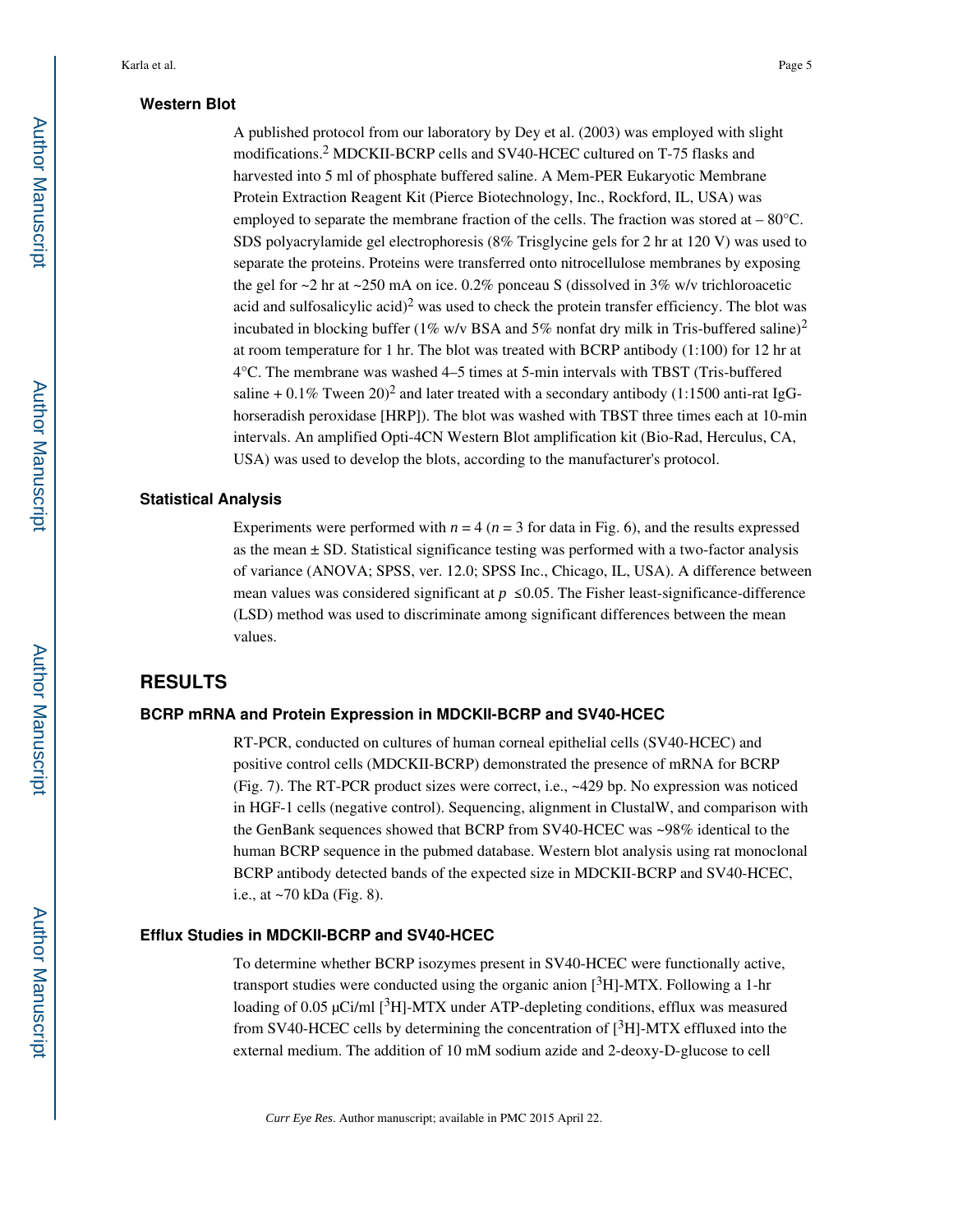monolayers was known to decrease intracellular ATP by ~90% in the first 5 min of incubation<sup>28</sup> and did not affect the viability of the cells, as determined by a trypan blue exclusion test. The efflux of  $[3H]$ -MTX was significantly decreased ( $p \le 0.05$ ) in the presence of FTC and GF120918. Dose-dependent inhibition of efflux in the presence of FTC and GF120918 was observed in MDCKII-BCRP (Fig. 1). Efflux was reduced by  $\sim40\%$  with 1 μM GF120918, ~50% with 5 μM, and a maximum of ~60% reduction was obtained with 20 μM, respectively. Efflux was reduced by  $40\%$  with 10 μM FTC and a maximum 65% reduction ~ was obtained with 40 μM. In SV40-HCEC, a dose-dependent decrease in efflux was noticed with GF120918, and inhibition  $(-50\%)$  (0.82  $\pm$  0.17 pmoles/mg protein) was observed at a concentration of 20  $\mu$ M as compared to control (1.68  $\pm$  0.008 pmoles/mg protein) (Fig. 2). Also, a dose-dependent inhibition was observed with FTC, and a maximum of  $\sim$  55% (0.79 0.01 pmoles/mg protein) inhibition was demonstrated with 40  $\mu$ M FTC relative to control (1.68  $\pm$  0.008 pmoles/mg protein) (Fig. 2). IC<sub>50</sub> values from dosedependent inhibition studies were  $\sim$  10 μM for FTC and  $\sim$  5 μM for GF120918. No relative contribution of P-gp was noticed with the use of PGP-4008, and this clearly indicates that inhibition of efflux by GF120918 was BCRP-mediated (Fig. 3). Use of 2,4-DNP, a metabolic inhibitor, showed dose-dependent suppression of ATP-mediated efflux of  $[^3H]$ -MTX (Fig. 4). No pH-dependant efflux was noticed in SV40-HCEC, except at pH 5.5. Efflux was not statistically significant at pH 4.0 and 8.8 when compared to control (pH 7.4) (Fig. 5). Time-dependent efflux was observed, and the cumulative amount of efflux was statistically significant at various timepoints with ~20 μM FTC and ~20 μM GF120918 in SV40-HCEC (Fig. 6).

# **DISCUSSION**

In this article, we are reporting the functional expression of BCRP in human corneal epithelial cells. We have demonstrated that it does play a role in drug efflux. Significant efflux of  $[^3H]$ -MTX in the presence of FTC and GF120918 established the functional activity of BCRP in SV40-HCEC and its possible role in reducing the ocular bioavailability of topically applied drugs.

Dose-dependent inhibition of efflux was noticed with both FTC and GF120918 in MDCKII-BCRP (+ve control) and SV40-HCEC. Inhibition of efflux was more prominent in MDCKII-BCRP than in SV40-HCEC with the same concentrations of inhibitors. This may potentially be due to the overexpression of the BCRP transporter in the transfected cell line. FTC is a specific inhibitor of  $BCRP<sup>16</sup>$  and does not react with P-gp/MRP, and, hence, the inhibition of efflux was representative of BCRP-mediated efflux. However, as GF120918 modulates both BCRP and P-gp,<sup>16</sup> PGP-4008 was employed as a control, and our data indicates no role of P-gp in the transport of  $[{}^{3}H]$ -MTX. This confirms that inhibition of efflux by GF120918 was due to inhibition of BCRP. This further confirms the presence of BCRP and its functional role in SV40-HCEC. Use of 2,4-DNP, a potent metabolic inhibitor,  $48$  suggests ATP-mediated efflux of  $[3H]$ -MTX. As BCRP is a major class of ATP-binding cassette transporter proteins requiring ATP for their function, the data further supports the presence of BCRP.21 No pH-dependant efflux was noticed except at pH 5.5. It appears that high acidic conditions inactivate the transporter. Studies by Breedveld et al. (2006) indicated that BCRP was activated as pH was decreased from 7.9 to 5.1. Our results indicate that BCRP is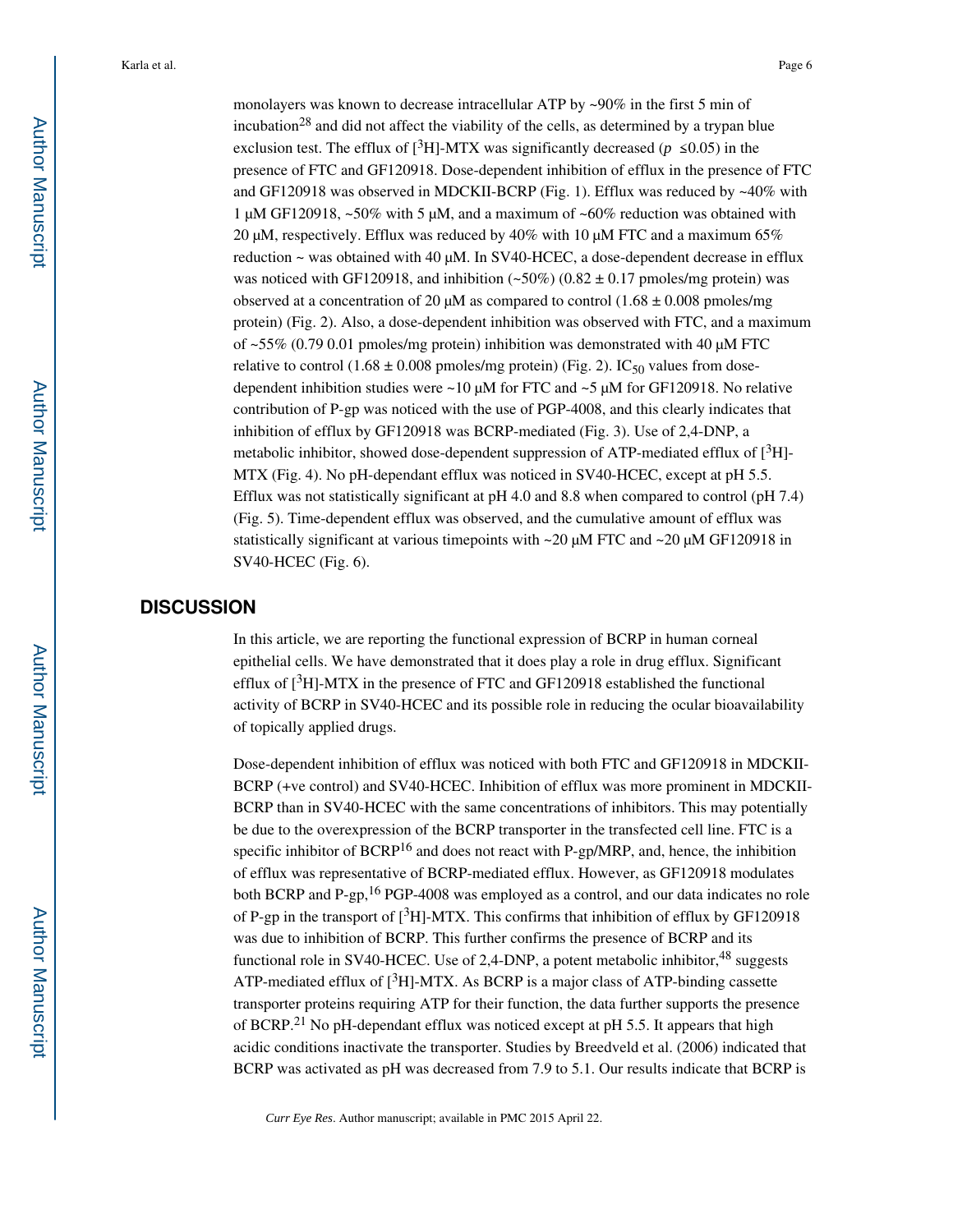activated at pH 5.5, but no significant activation is noticed at an acidic pH of 4.0. We do not know the reason for this discrepancy. It was indicated by Acheampong et al. (2002) that formulation factors, such as pH, preservative, and vehicle, might influence the ocular penetration of drugs.<sup>42</sup> Though a pH of  $\sim$ 5.5 was shown to activate BCRP in HCEC, its role in modulating ocular penetration of drugs needs to be further investigated. Based on the nature of the active ingredient, ocular drugs are formulated at lower pH to increase aqueous solubility and stability.<sup>42</sup> Taking buffer capacity of the pre-corneal fluids, and our results demonstrating a mild activation of BCRP at acidic pH into consideration, the role of formulation pH in activating BCRP and leading to poor permeation of drugs might be minimal.

Data in Figure 5A and 5B indicate inhibition of efflux over a period of time (120 min), and the inhibition was statistically significant at all the timepoints with the use of both FTC and GF120918. This data further indicates that BCRP is indeed functionally active in efflux of molecules across corneal epithelium and might play a significant role in ocular drug efflux. However, the relative rate of efflux can be governed by various factors, including substrate specificity of the efflux transporter and extent of expression of the transporter compared to other efflux pumps, etc. Limited data is available on substrate specificities of various ocular drugs. Therefore, additional studies are being performed to delineate the relative contributions of various efflux pumps in ocular drug efflux. RT-PCR data, combined with excellent sequence homology (98%) with human BCRP gene sequence, supports our results. Immunoprecipitation, followed by Western blot analysis, confirms such expression. Lung resistance protein (LRP) has also been identified in HCEC (unpublished data). The presence of LRP in human cornea was shown recently.43 However, to the best of our knowledge, there were no reports indicating the interaction of FTC and GF120918 with LRP, and both were found not to interact with MRP. They were used to specifically modulate BCRP. The relative significance of LRP in corneal drug resistance is undergoing further evaluation in our laboratory.

Ocular drug delivery, followed by topical administration of drugs, is not an efficient process.<sup>2</sup> Many topically instilled drugs reach the internal segments of the eye through the cornea.<sup>2</sup> As stated by Dey et al.  $(2003)$ ,<sup>2</sup> these drugs include steroids,<sup>31,32</sup> ßblockers,  $33,34$  antibiotics,  $35,36,37$  and nonsteroidal anti-inflammatory agents.  $38$ <sup>3</sup> The cul-desac, as a route for topical drug administration, is the most common route of ocular drug delivery.<sup>2</sup> Absorption from the cul-de-sac involves both non-corneal (sclera and conjunctiva) and corneal routes.<sup>2</sup> As the drug is absorbed by the non-scleral route, the drug is eventually eliminated through the general circulation.<sup>2</sup> This results in poor ocular bioavailability.<sup>2</sup> From the corneal route, lipoidal corneal epithelium, tight junctions, and efflux transporters (such as Pgp and MRP) offer significant resistance.<sup>2,3,4</sup> Solution drainage and lacrimation include other modes of drug elimination.<sup>2</sup>

Our studies indicate that BCRP may cause the efflux of molecules out of corneal epithelium into the precorneal fluid and may contribute as one of the factors leading to ocular drug resistance. BCRP was found to be expressed at a relatively low level in stem cells, which helps in regenerating corneal epithelium.<sup>21</sup> Hence, it is regarded as a putative stem cell marker used to identify the corneal stem cells responsible for regeneration of epithelial cells.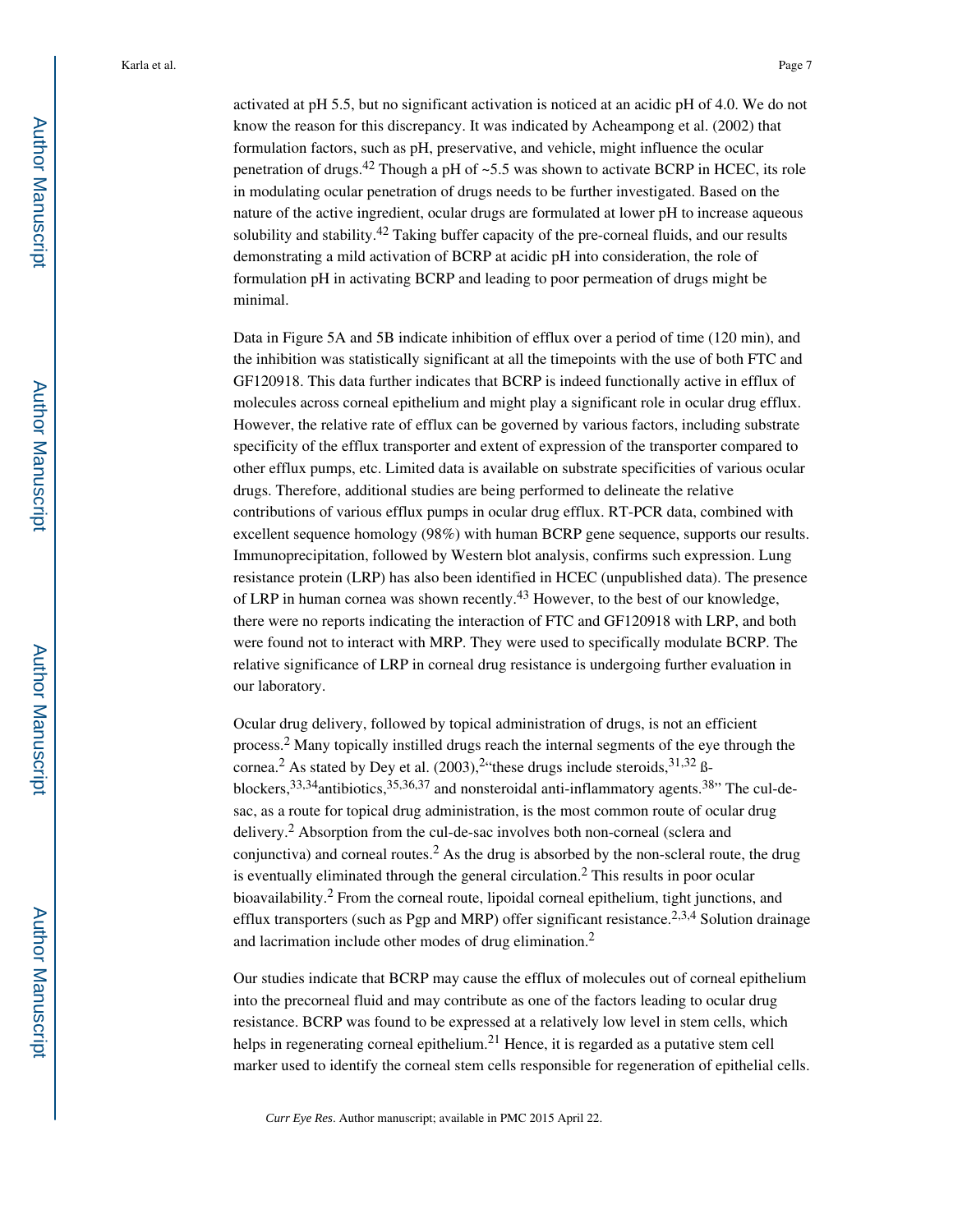This is of high clinical significance, as constructs generated from limbal epithelial cells were successfully used in clinical transplantation to human patients.<sup>23</sup> The fact that BCRP was found on stem cells and on human corneal epithelial cells, and demonstrated rapid efflux of substrate molecules, provides new insight into ocular drug resistance. Relative expression levels of BCRP between stem cells and epithelial cells can be investigated in the future, which might provide a new approach to ocular drug delivery. Ocular pharmacokinetic studies by Dey et al. (2004) and Karla et al. (2008) indicate that efflux pumps do indeed pose a major barrier to ocular drug delivery.<sup>39,40,41</sup> MRPs (MRP1, MRP2, and MRP3) were found to cause significant resistance to the absorption of erythromycin following topical administration in male New Zealand white rabbits.<sup>41</sup> When MK571, a specific inhibitor of MRP, was employed,  $C_{max}$  and  $AUC_{0-\infty}$  were (0.40  $\pm$  0.05 µg/ml) and (67.9  $\pm$  3.81 μg/min/ml) compared to the corresponding values for control  $C_{max}$  (0.13 ± 0.01 μg/ml) and AUC<sub>0--∞</sub> (3.17 ± 4.65 µg/min/ml)<sup>41</sup>. The significant increase in aqueous humor concentrations demonstrated functional activity of MRP *in vivo*. <sup>42</sup> As indicated in our earlier publication, Karla et al. (2007), efflux transporters play a collective role in conferring resistance to the absorption of common substrates.<sup>3</sup> As indicated in the publication, erythromycin is a substrate for both Pgp and MRP.<sup>3</sup> Both the transporters were found to play a collective role in the efflux of erythromycin.<sup>3</sup> In light of new efflux transporters like BCRP, ocular drugs need to be screened for their relative substrate specificities with the transporters. A drug that is a common substrate for Pgp, MRP, and BCRP can encounter a significant resistance to the permeation across the cornea as the three transporters might act as a collective barrier preventing drug absorption. A diagrammatic representation of BCRP embedded in the lipid bilayer of corneal epithelial cell leading to drug efflux is shown in Figure 9. A detailed structure of BCRP was also shown. In the light of new efflux transporters like BCRP, further studies are being conducted in our laboratory to study the relative role of efflux pumps to alter the ocular pharmacokinetics of various drugs.

# **ACKNOWLEDGMENTS**

We sincerely thank Dr. Thomas Johnston, UMKC School of Pharmacy, for his generous contribution with HGF1 cells. We thank Dr. Swapan Samanta, UMKC School of Pharmacy, and Dr. Priscilla Thomas, UMKC School of Medicine, for their help in transport studies. We acknowledge NIH Grants R01 EY09171-12, 13 and R01 EY10659-10 for the support.

# **REFERENCES**

- 1. Ito K, Oleschuk CJ, Westlake C, Vasa MZ, Deeley RG, Cole SP. Mutation of Trp1254 in the multispecific organic anion transporter, multidrug resistance protein 2 (MRP2) (ABCC2), alters substrate specificity and results in loss of methotrexate transport activity. J Biol Chem. 2001; 41:38108–38114. [PubMed: 11500505]
- 2. Dey S, Patel J, Anand BS, Jain-Vakkalagadda B, Kaliki P, Pal D, Ganapathy V, Mitra AK. Molecular evidence and functional expression of P-glycoprotein (MDR1) in human and rabbit cornea and corneal epithelial cell lines. Invest Ophthalmol Vis Sci. 2003; 44:2909–2918. [PubMed: 12824231]
- 3. Karla PK, Pal D, Mitra AK. Molecular evidence and functional expression of multidrug resistance associated protein (MRP) in rabbit corneal epithelial cells. Exp Eye Res. 2007; 84:53–60. [PubMed: 17083930]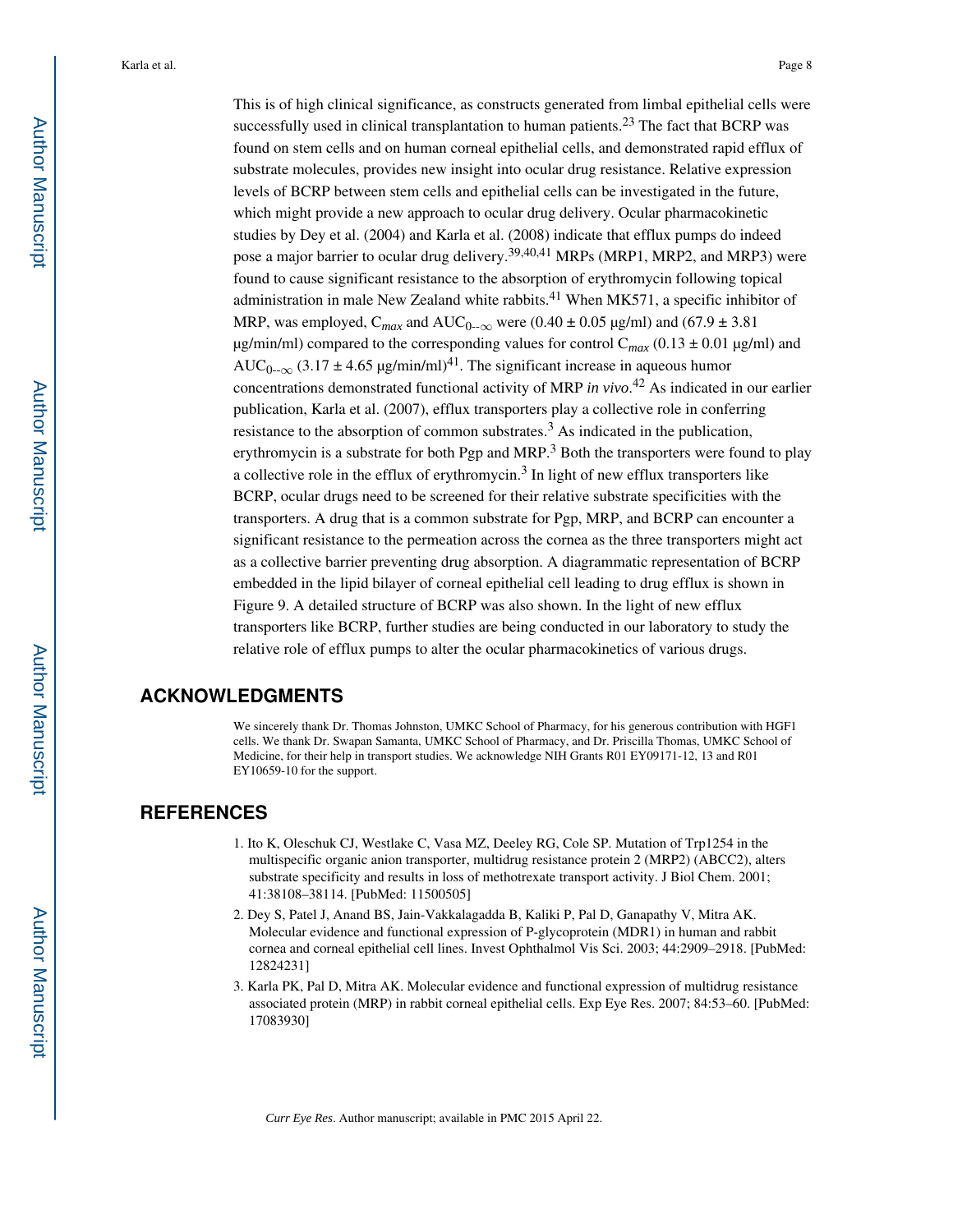- 4. Karla PK, Pal D, Quinn T, Mitra AK. Molecular evidence and functional expression of a novel drug efflux pump (ABCC2) in human corneal epithelium and rabbit cornea and its role in ocular drug efflux. Int J Pharm. 2007; 336:12–21. [PubMed: 17156953]
- 5. Karla, PK.; Pal, D.; Mitra, AK. Molecular evidence and functional expression of multi-drug resistance associated protein (MRP) in human corneal epithelium, rabbit cornea, and evaluation of its role using a specific inhibitor (AAPS abstract). 2006.
- 6. Naruhashi K, Tamai I, Inoue N, Muraoka H, Sai Y, Suzuki N, Tsuji A. Involvement of multidrug resistance-associated protein 2 in intestinal secretion of grepafloxacin in rats. Antimicrob Agents Chemother. 2002; 46:344–349. [PubMed: 11796340]
- 7. Seral C, Carryn S, Tulkens PM, Van Bambeke F. Influence of P-glycoprotein and MRP efflux pump inhibitors on the intracellular activity of azithromycin and ciprofloxacin in macrophages infected by *Listeria monocytogenes* or *Staphylococcus aureus*. J Antimicrob Chemother. 2003; 51:1167–1173. [PubMed: 12697643]
- 8. Michot JM, Van Bambeke F, Mingeot-Leclercq MP, Tulkens PM. Active efflux of ciprofloxacin from J774 macrophages through an MRP-like transporter. Antimicrob Agents Chemother. 2004; 48:2673–2682. [PubMed: 15215125]
- 9. Chen ZS, Guo Y, Belinsky MG, Kotova E, Kruh GD. Transport of bile acids, sulfated steroids, estradiol 17-beta-D-glucuronide, and leukotriene C4 by human multidrug resistance protein 8 (ABCC11). Mol Pharmacol. 2005; 67:545–557. [PubMed: 15537867]
- 10. Chu XY, Huskey SE, Braun MP, Sarkadi B, Evans DC, Evers R. Transport of ethinylestradiol glucuronide and ethinylestradiol sulfate by the multidrug resistance proteins MRP1, MRP2, and MRP3. J Pharmacol Exp Ther. 2004; 309:156–164. [PubMed: 14722317]
- 11. Zelcer N, Reid G, Wielinga P, Kuil A, van der Heijden I, Schuetz JD, Borst P. Steroid and bile acid conjugates are substrates of human multidrug-resistance protein (MRP) 4 (ATP-binding cassette C4). Biochem J. 2003; 371:361–367. [PubMed: 12523936]
- 12. Bredel M, Bredel C, Sikic BI. Genomics-based hypothesis generation: A novel approach to unraveling drug resistance in brain tumors. Lancet Oncol. 2004; 5:89–100. [PubMed: 14761812]
- 13. Sawicka M, Kalinowska M, Skierski J, Lewandowski W. A review of selected anti-tumor therapeutic agents and reasons for multidrug resistance occurance. J Pharm Pharmacol. 2004; 56:1067–1081. [PubMed: 15324475]
- 14. Doyle LA, Yang W, Abruzzo LV, et al. A multidrug resistance transporter from human MCF-7 breast cancer cells. Proc Natl Acad Sci USA. 1998; 95:15665–15670. [PubMed: 9861027]
- 15. Miyake K, Mickley L, Litman T, et al. Molecular cloning of cDNAs which are highly overexpressed in mitoxantrone-resistant cells: Demonstration of homology to ABC transport genes. Cancer Res. 1999; 59:8–13. [PubMed: 9892175]
- 16. Allikmets R, Schriml LM, Hutchinson A, Romano-Spica V, Dean M. A human placenta-specific ATP-binding cassette gene (ABCP) on chromosome 4q22 that is involved in multidrug resistance. Cancer Res. 1998; 58:5337–5339. [PubMed: 9850061]
- 17. Mao Q, Unadkat JD. Role of the breast cancer resistance protein (ABCG2) in drug transport. AAPS J. 2005; 7:E118–133. [PubMed: 16146333]
- 18. Klucken J, Buchler C, Orso E. ABCG1 (ABC8), the human homolog of the Drosophila white gene, is a regulator of macrophage cholesterol and phospholipid transport. Proc Natl Acad Sci USA. 2000; 97:817–822. [PubMed: 10639163]
- 19. Graf GA, Yu L, Li WP, et al. ABCG5 and ABCG8 are obligate heterodimers for protein trafficking and biliary cholesterol excretion. J Biol Chem. 2003; 278:48275–48282. [PubMed: 14504269]
- 20. Xu J, Liu Y, Yang Y, Bates S, Zhang JT. Characterization of oligomeric human half ABC transporter ABCG2/BCRP/MXR/ABCP in plasma membranes. J Biol Chem. 2004; 279:19781– 19789. [PubMed: 15001581]
- 21. Suzuki M, Suzuki H, Sugimoto Y, Sugiyama Y. ABCG2 transports sulfated conjugates of steroids and xenobiotics. J Biol Chem. 2003; 278:22644–22649. [PubMed: 12682043]
- 22. Imai Y, Asada S, Tsukahara S, Ishikawa E, Tsuruo T, Sugimoto Y. Breast cancer resistance protein exports sulfated estrogens but not free estrogens. Mol Pharmacol. 2003; 64:610–618. [PubMed: 12920197]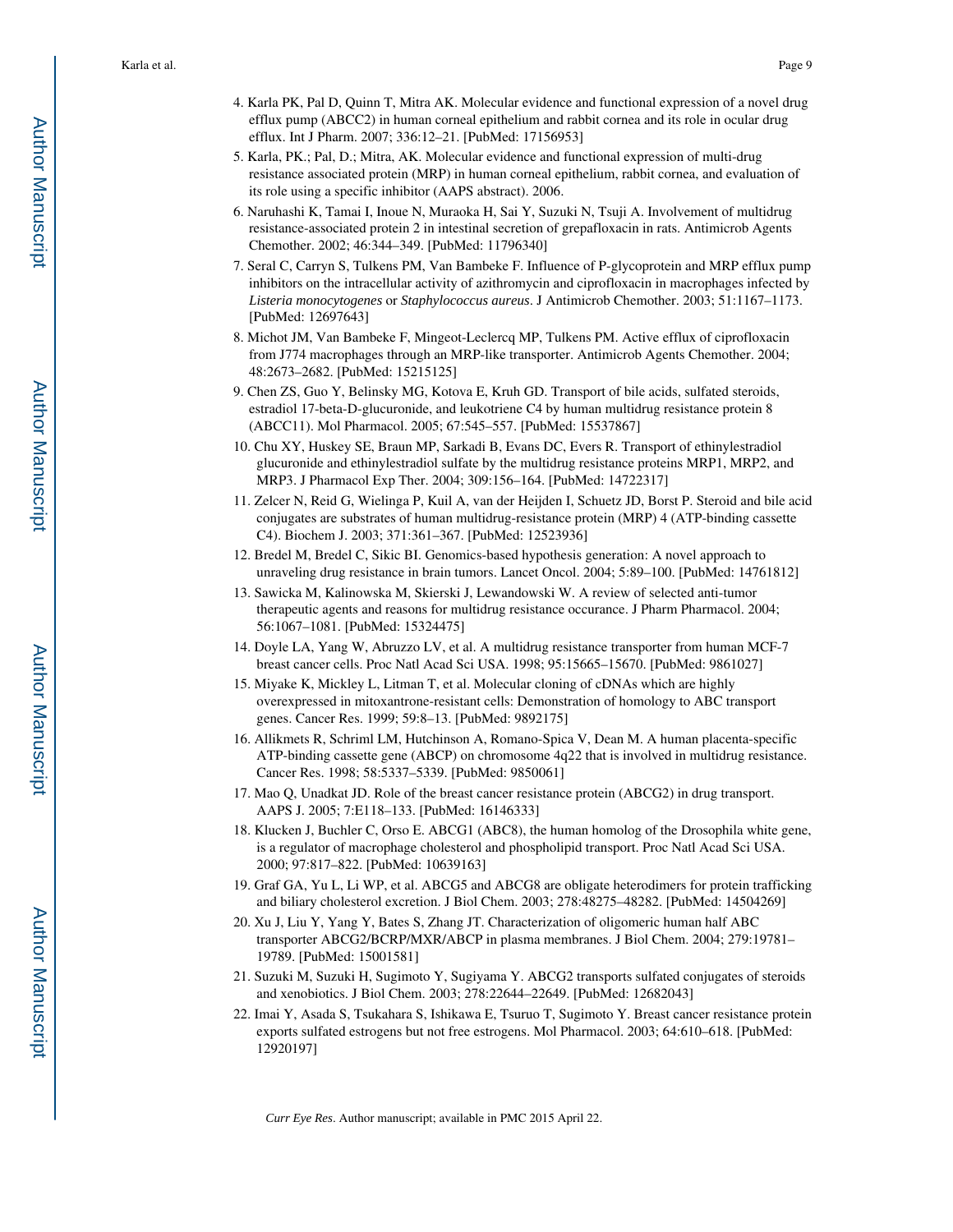- 23. Chen Z-S, Robey RW, Belinsky MG, et al. Transport of methotrexate, methotrexate polyglutamates, and 17 β-estradiol 17-(β-D-glucuronide) by ABCG2: Effects of acquired mutations at R482 on methotrexate transport. Cancer Res. 2003; 63:4048–4054. [PubMed: 12874005]
- 24. Umemoto T, Yamato M, Nishida K, Kohno C, Yang J, Tano Y, Okano T. Rat limbal epithelial side population cells exhibit a distinct expression of stem cell markers that are lacking in side population cells from the central cornea. FEBS Lett. 2005; 579:6569–6574. [PubMed: 16297384]
- 25. Arne H, Hana T, Lotta S, Hannu U. Evaluation of adverse ocular effects of 5-fluorouracil by using human corneal epithelial cell cultures. J of Tox. 2002; 21:283–292.
- 26. Araki-Sasaki K, Ohashi Y, Sasabe T, Hayashi K, Watanabe H, Tano Y, Handa H. An SV40 immortalized human corneal epithelial cell line and its characterization. Invest Ophthalmol Vis Sci. 1995; 36:614–621. [PubMed: 7534282]
- 27. Breedveld P, Pluim D, Cipriani G, Dahlhaus F, van Eijndhoven MA, de Wolf CJ, Kuil A, Beijnen JH, Scheffer GL, Jansen G, Borst P, Schellens JH. The effect of low pH on breast cancer resistance protein (ABCG2)-mediated transport of methotrexate, 7-hydroxymethotrexate, methotrexate diglutamate, folic acid, mitoxantrone, topotecan, and resveratrol in *in vitro* drug transport models. Mol Pharmacol. 2007; 71:240–249. [PubMed: 17032904]
- 28. Sikri V, Pal D, Jain R, Kalyani D, Mitra AK. Cotransport of macrolide and fluoroquinolones, a beneficial interaction reversing P-glycoprotein efflux. Am J Ther. 2004; 11:433–442. [PubMed: 15543082]
- 29. Schuetz JD, Connelly MC, Sun D, Paibir SG, Flynn PM, Srinivas RV, Kumar A, Fridland A. MRP4: A previously unidentified factor in resistance to nucleoside-based antiviral drugs. Nat Med. 1999; 5:1048–1051. [PubMed: 10470083]
- 30. Dallas S, Zhu X, Baruchel S, Schlichter L, Bendayan R. Functional expression of the multidrug resistance protein 1 in microglia. J Pharmacol Exp Ther. 2003; 307:282–290. [PubMed: 12893836]
- 31. Sugawara M, Nakanishi T, Fei YJ, Huang W, Ganapathy ME, Leibach FH, Ganapathy V. Cloning of an amino acid transporter with functional characteristics and tissue expression pattern identical to that of system A. J Biol Chem. 2000; 275:16473–16477. [PubMed: 10747860]
- 32. Kupferman A, Leibowitz HM. Topically applied steroids in corneal disease. IV. The role of drug concentration in stromal absorption of prednisolone acetate. Arch Ophthalmol. 1974; 91:377–380. [PubMed: 4821792]
- 33. Leibowitz HM, Kupferman A. Anti-inflammatory effectiveness in the cornea of topically administered prednisolone. Invest Ophthalmol. 1974; 13:757–763. [PubMed: 4412044]
- 34. Huang HS, Schoenwald RD, Lach JL. Corneal penetration behavior of beta-blocking agents III: *In vitro/in vivo* correlations. J Pharm Sci. 1983; 72:1279–1281. [PubMed: 6139473]
- 35. Schoenwald RD, Huang HS. Corneal penetration behavior of beta-blocking agents I: Physiochemical factors. J Pharm Sci. 1983; 72:1266–1272. [PubMed: 6139471]
- 36. Barza M, Kane A, Baum J. Pharmacokinetics of intravitreal carbenicillin, cefazolin, and gentamicin in rhesus monkeys. Invest Ophthalmol Vis Sci. 1983; 24:1602–1606. [PubMed: 6654640]
- 37. Mayhew JW, Fiore C, Murray T, Barza M. An internally standardized assay for amphotericin B in tissues and plasma. J Chromatogr. 1983; 274:271–279. [PubMed: 6874828]
- 38. Baum J, Barza M. Topical vs. subconjunctival treatment of bacterial corneal ulcers. Ophthalmology. 1983; 90:162–168. [PubMed: 6856253]
- 39. Agata M, Tanaka M, Nakajima A, Fujii A, Kuboyama N, Tamura T, Araie M. Ocular penetration of topical diclofenac sodium, a non-steroidal anti-inflammatory drug, in rabbit eye. Nippon Ganka Gakkai Zasshi. 1984; 88:991–996. [PubMed: 6475680]
- 40. Dey S, Gunda S, Mitra AK. Pharmacokinetics of erythromycin in rabbit corneas after single-dose infusion: Role of P-glycoprotein as a barrier to *in vivo* ocular drug absorption. J Pharmacol Exp Ther. 2004; 311:246–255. [PubMed: 15175422]
- 41. Karla, PK.; Quinn, TL.; Betty, HL.; Thomas, P.; Pal, D.; Mitra, AK. AAPS abstract. 2008. Pharmacokinetic evaluation of a nucleotide efflux transporter on cornea.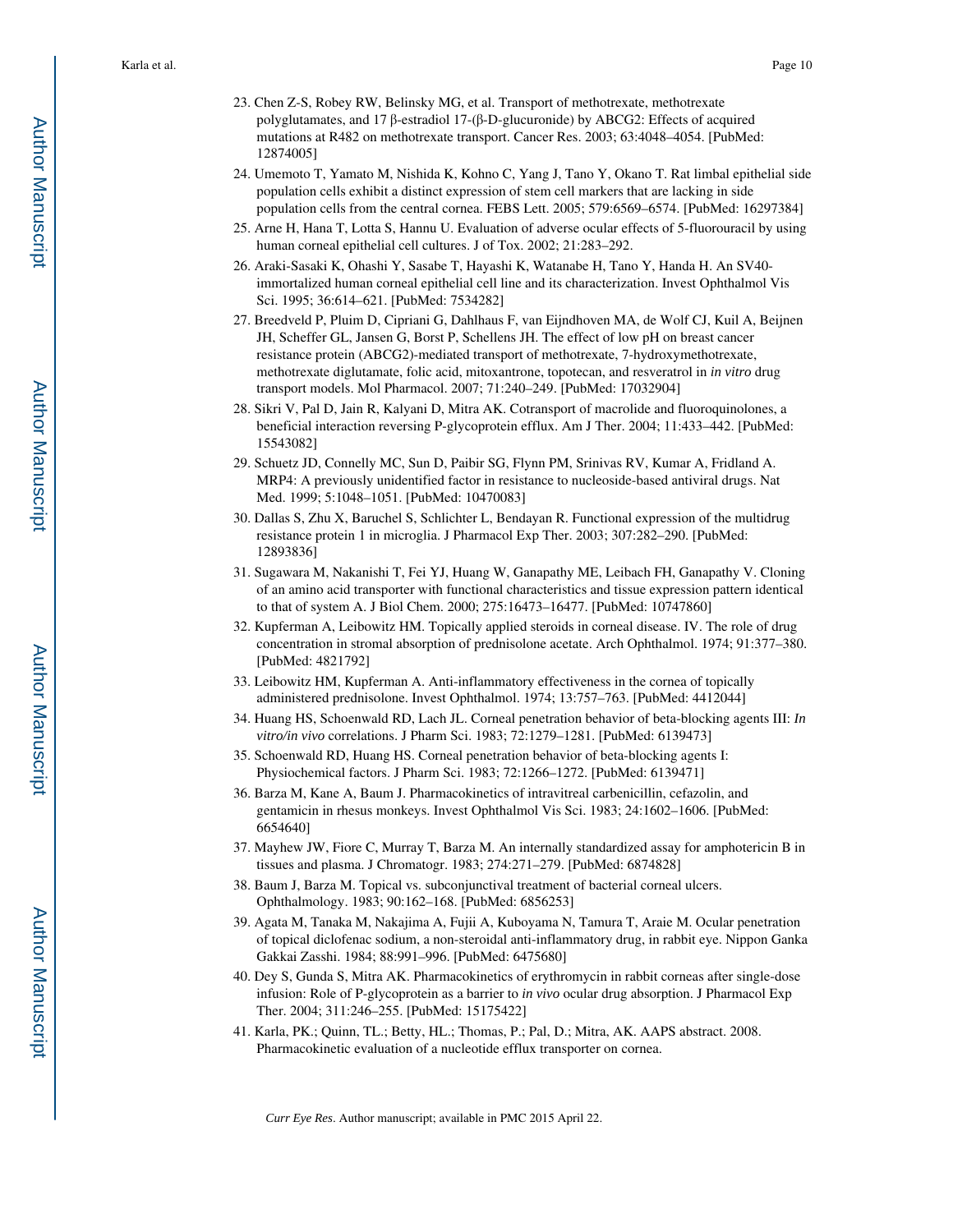- 42. Karla, PK.; Quinn, TL.; Samanta, SK.; Mitra, AK. AAPS abstract. 2007. A specific inhibitor can overcome nucleotide efflux transporter on human and rabbit corneal epithelial cells and significantly increase anterior segment drug delivery.
- 43. Acheampong AA, Small D, Baumgarten V, Welty D, Tang-Liu D. Formulation effects on ocular absorption of brimonidine in rabbit eyes. J Ocul Pharmacol Ther. 2002; 18:325–337. [PubMed: 12222763]
- 44. Becker U, Ehrhardt C, Daum N, Baldes C, Schaefer UF, Ruprecht KW, Kim KJ, Lehr CM. Expression of ABC-transporters in human corneal tissue and the transformed cell line, HCE-T. J Ocul Pharmacol Ther. 2007; 23:172–181. [PubMed: 17444805]
- 45. Zhang T, Xiang CD, Gale D, Carreiro S, Wu EY, Zhang EY. Drug transporter and cytochrome P450 mRNA expression in human ocular barriers: Implications for ocular drug disposition. Drug Metab Dispos. 2008; 36:1300–1307. [PubMed: 18411399]
- 46. Perez-Plasencia C, Duenas-Gonzalez A. Can the state of cancer chemotherapy resistance be reverted by epigenetic therapy? Mol Cancer. 2006; 5:27. [PubMed: 16831224]
- 47. Gottesman MM, Fojo T, Bates SE. Multidrug resistance in cancer: Role of ATP-dependent transporters. Nat Rev Cancer. 2002; 2:48–58. [PubMed: 11902585]
- 48. Lee BD, French KJ, Zhuang Y, Smith CD. Development of a syngeneic *in vivo* tumor model and its use in evaluating a novel P-glycoprotein modulator, PGP-4008. Oncol Res. 2003; 14:49–60. [PubMed: 14552591]
- 49. Fry DW, White JC, Goldman ID. Effects of 2,4-dinitrophenol and other metabolic inhibitors on the bidirectional carrier fluxes, net transport, and intracellular binding of methotrexate in Ehrlich ascites tumor cells. Cancer Res. 1980; 40(10):3669–3673. [PubMed: 7438050]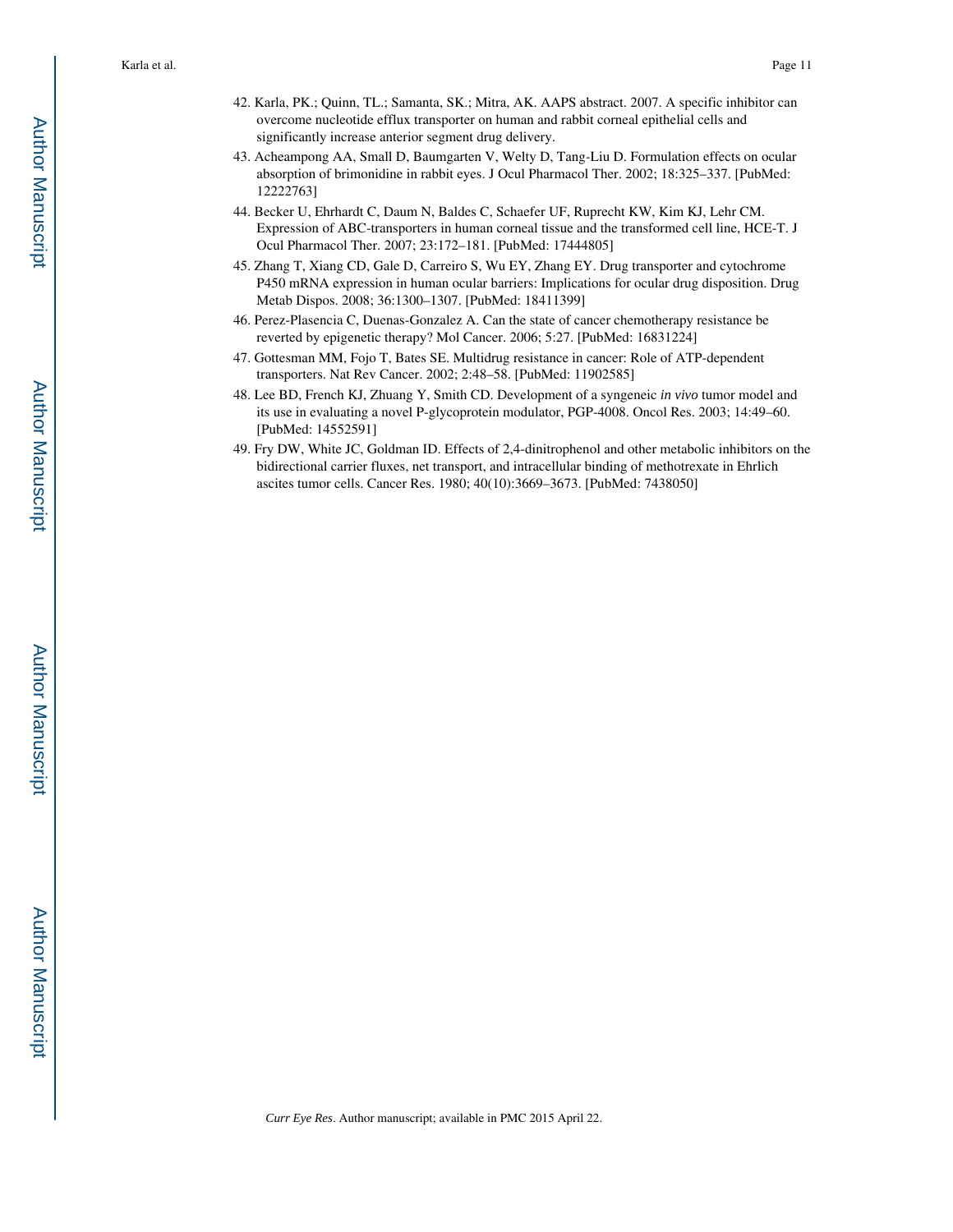

#### **Figure 1.**

Dose-dependent effect of FTC (A) and GF120918 (B) on the efflux of  $[3H]$ -MTX by MDCKII-BCRP cells. Monolayers of SV40-HCEC were incubated with [<sup>3</sup>H]-MTX (0.05 μCi/ml) under ATP-depleting conditions, and complete medium was added with and without inhibitor. The medium was analyzed after 1 hr. Each data point is representative of mean  $\pm$ SD of three determinations. Statistical significance was tested by two-factor ANOVA. \**p* ≤ 0.05;  $**p \leq 0.01$ .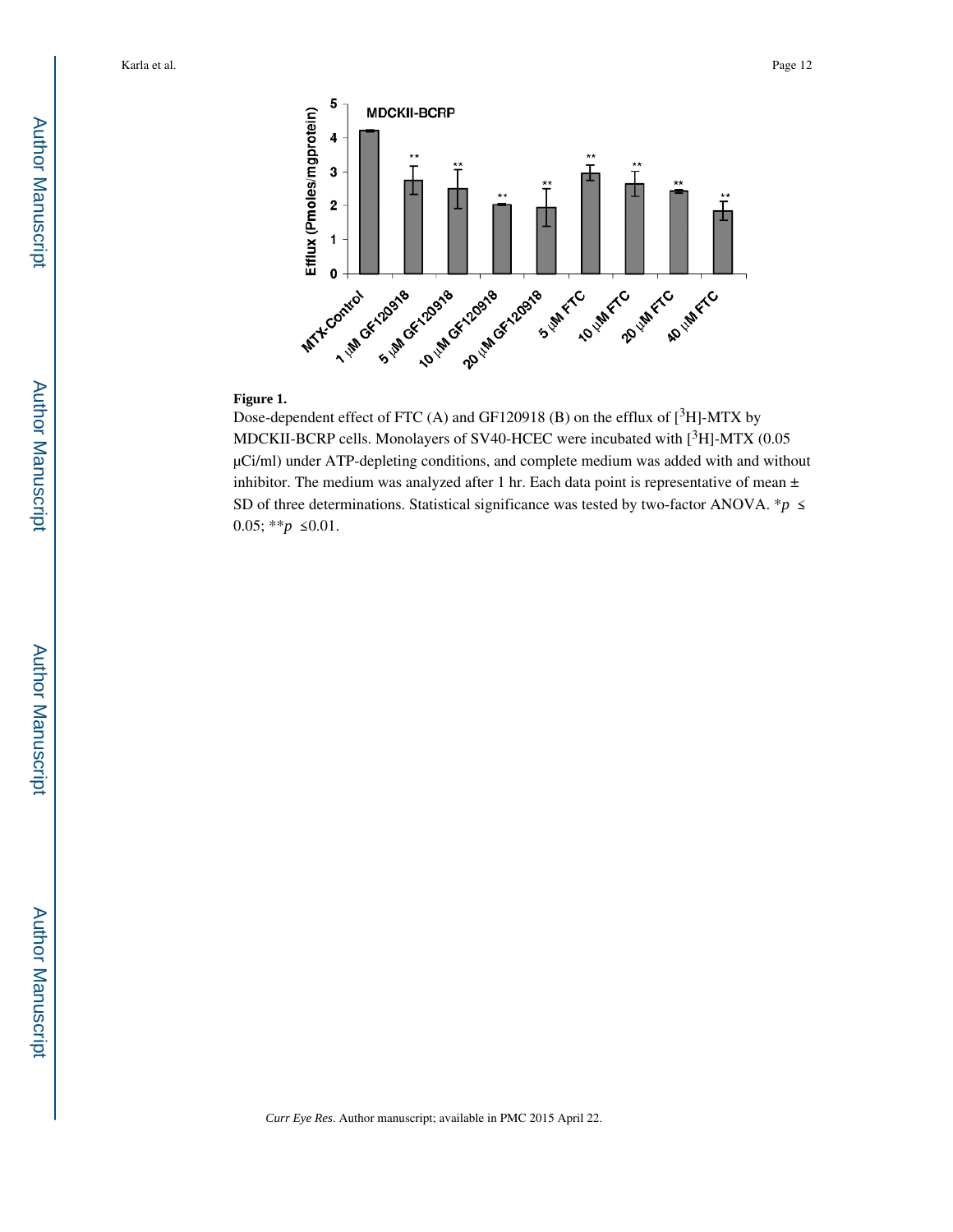

#### **Figure 2.**

Dose-dependent effect of FTC (A) and GF120918 (B) on the efflux of  $[3H]$ -MTX by SV40-HCEC. Monolayers of SV40-HCEC were incubated with [3H]-MTX (0.05 μCi/ml) under ATP-depleting conditions, and complete medium was added with and without inhibitor. The medium was analyzed after 1 hr. Each data point is representative of mean ± SD of three determinations. Statistical significance was tested by two-factor ANOVA. \**p*  $\leq 0.05$ ; \*\**p*  $\leq$ 0.01.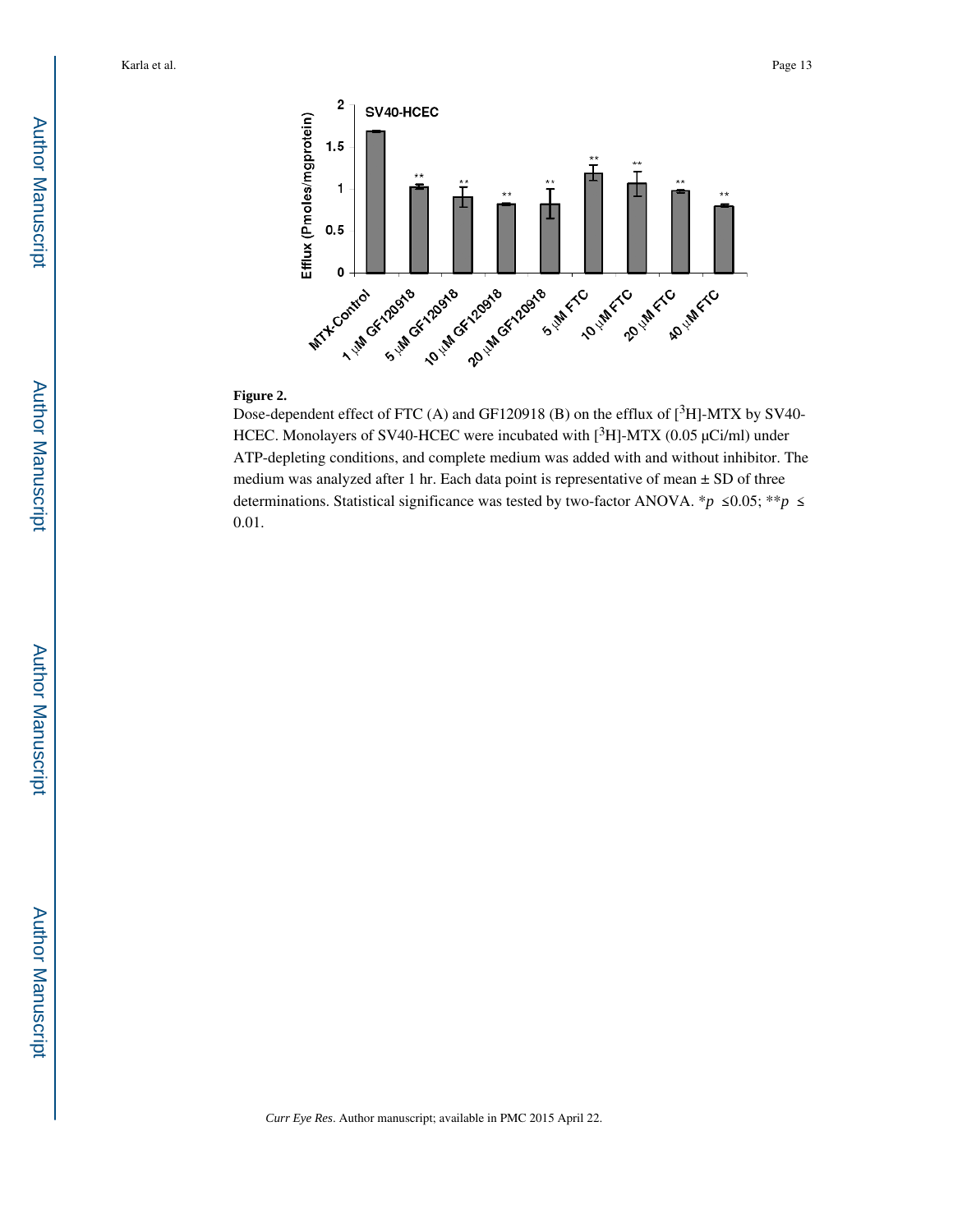

# **Figure 3.**

Demonstration of BCRP-specific efflux using FTC, GF120918, and PGP-4008 in SV40- HCEC. Monolayers of SV40-HCEC were incubated with [3H]-MTX (0.05 μCi/ml) under ATP-depleting conditions, and complete medium was added with and without inhibitor. The medium was analyzed after 1 hr. Each data point is representative of mean  $\pm$  SD of three determinations. Statistical significance was measured by two-factor ANOVA.  $*$ *p* ≤0.05; \*\**p* ≤ 0.01.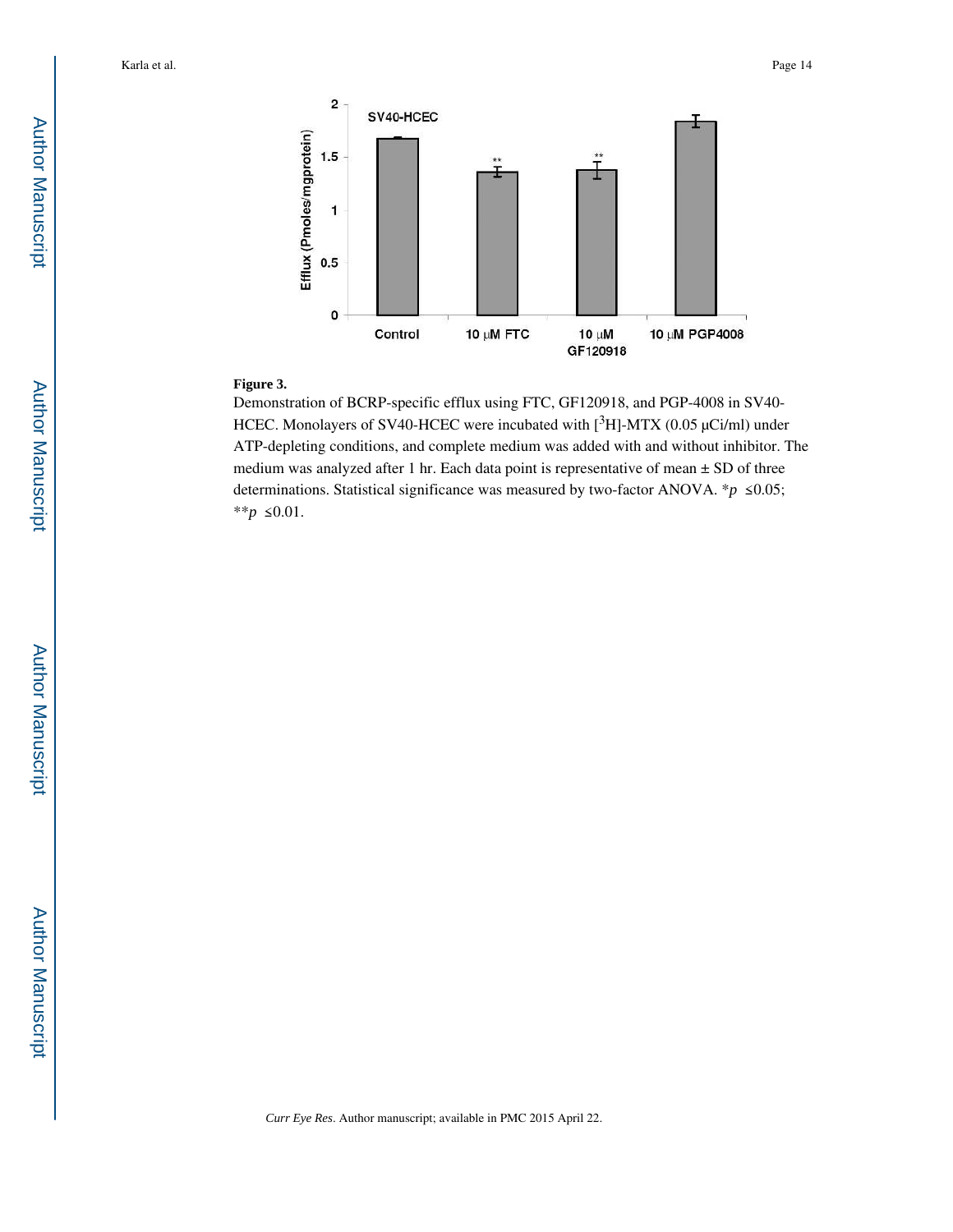

#### **Figure 4.**

Dose-dependent inhibition of BCRP using a metabolic inhibitor 2,4-DNP. Monolayers of SV40-HCEC were incubated with  $[{}^{3}H]$ -MTX (0.05 µCi/ml) and complete medium was added with and without metabolic inhibitor. The medium was analyzed after 1 hr. Each data point is representative of mean ± SD of three determinations. Statistical significance was tested by two-factor ANOVA. \* $p \leq 0.05$ ; \*\* $p \leq 0.01$ .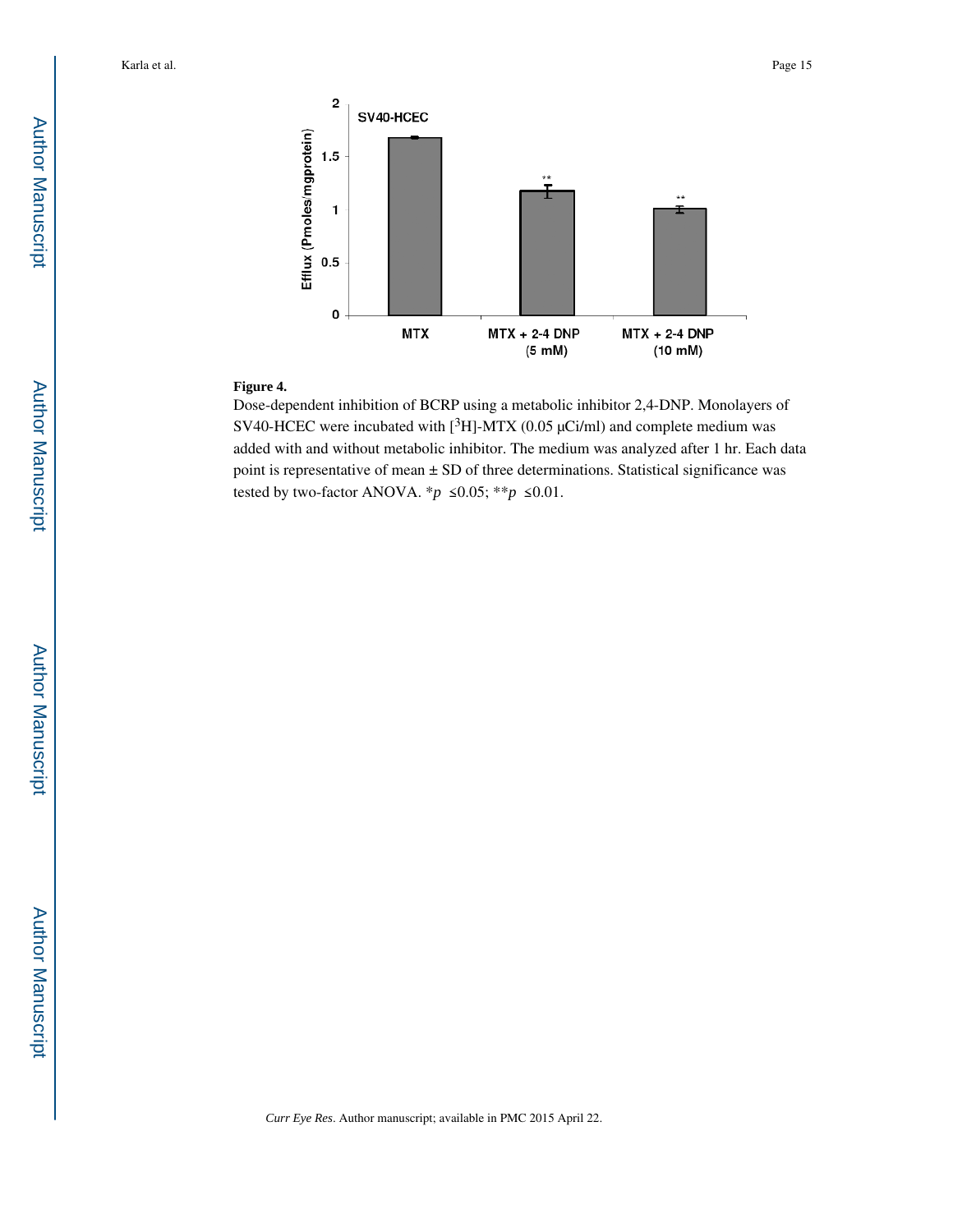

# **Figure 5.**

Efflux of MTX as a function of pH. Monolayers of SV40-HCEC were incubated with  $[^3H]$ -MTX (0.5 μCi/ml) under ATP-depleting conditions, and complete medium with different pH ranges was added and the efflux was determined after 1 hr. Each data point is representative of mean ± SD of three determinations. Statistical significance was determined by two-factor ANOVA. *\*p* ≤0.05; *\*\*p* ≤0.01.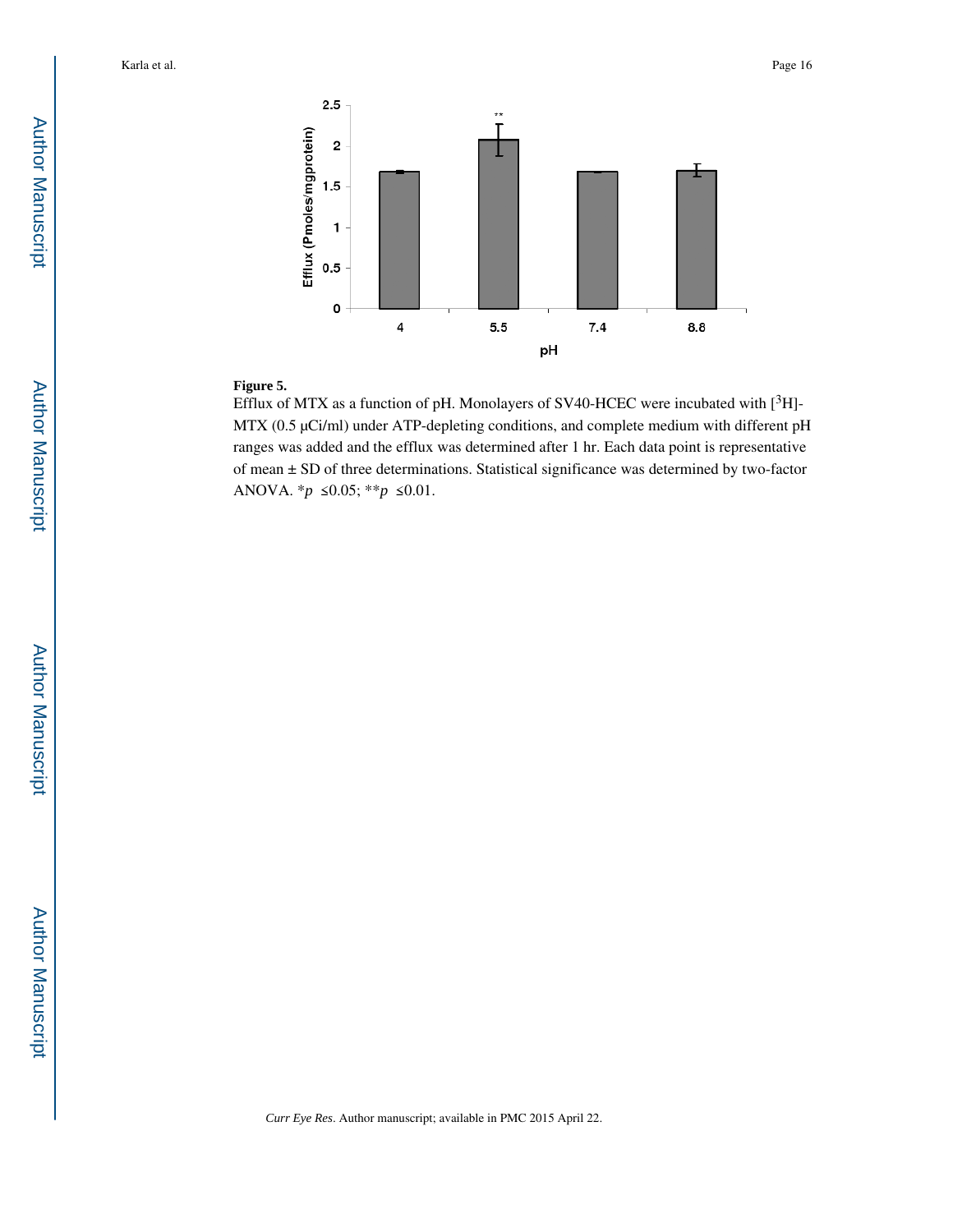

#### **Figure 6.**

Efflux of  $[3H]$ -MTX as a function of time in the presence of FTC and GF120918. Efflux was determined at different timepoints from 0 and 120 min. Each data point is representative of mean ± SD of three determinations. Statistical significance was tested by two-factor ANOVA. *\*p* ≤0.05; *\*\*p* ≤0.01.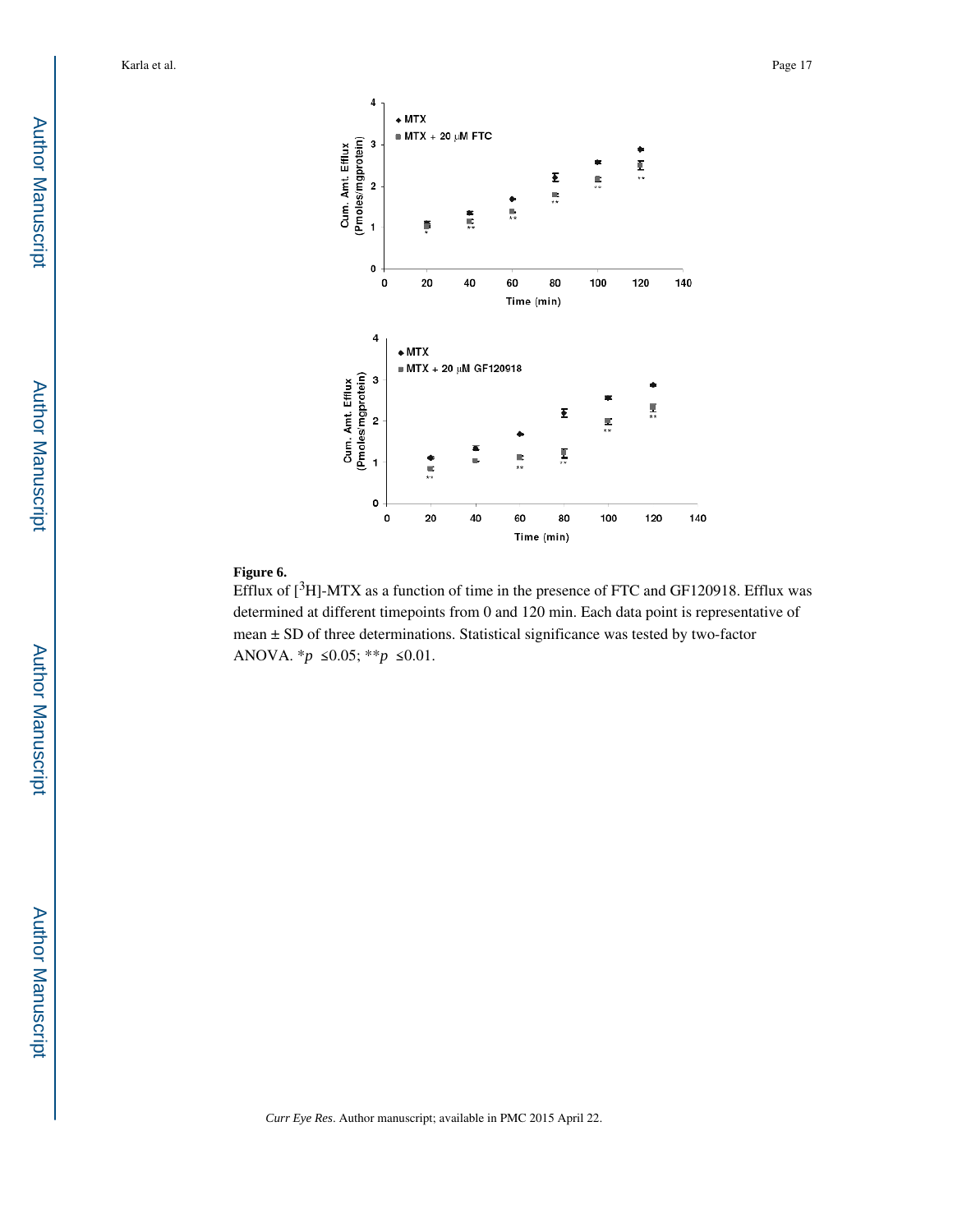



- $1 100$  bp DNA ladder
- 2 RT-Sample (-ve control)
- 3 HGF-1 Cells (-ve control)
- $\overline{\mathbf{4}}$  $-MDCKII - BCRP$  (+ ve control) (~429 bp)
- 5 SV40-HCEC (~429 bp)

# **Figure 7.**

RT-PCR confirming the expression of BCRP in human corneal epithelial cells. RT-PCR has (lane 1) 100 bp DNA ladder, (lane 2) RT-sample (−ve control), (lane 3) HGF-1 cells (−ve control), (lane 4) MDCK11-BCRP (+ve control), and (lane 5) SV40-HCEC.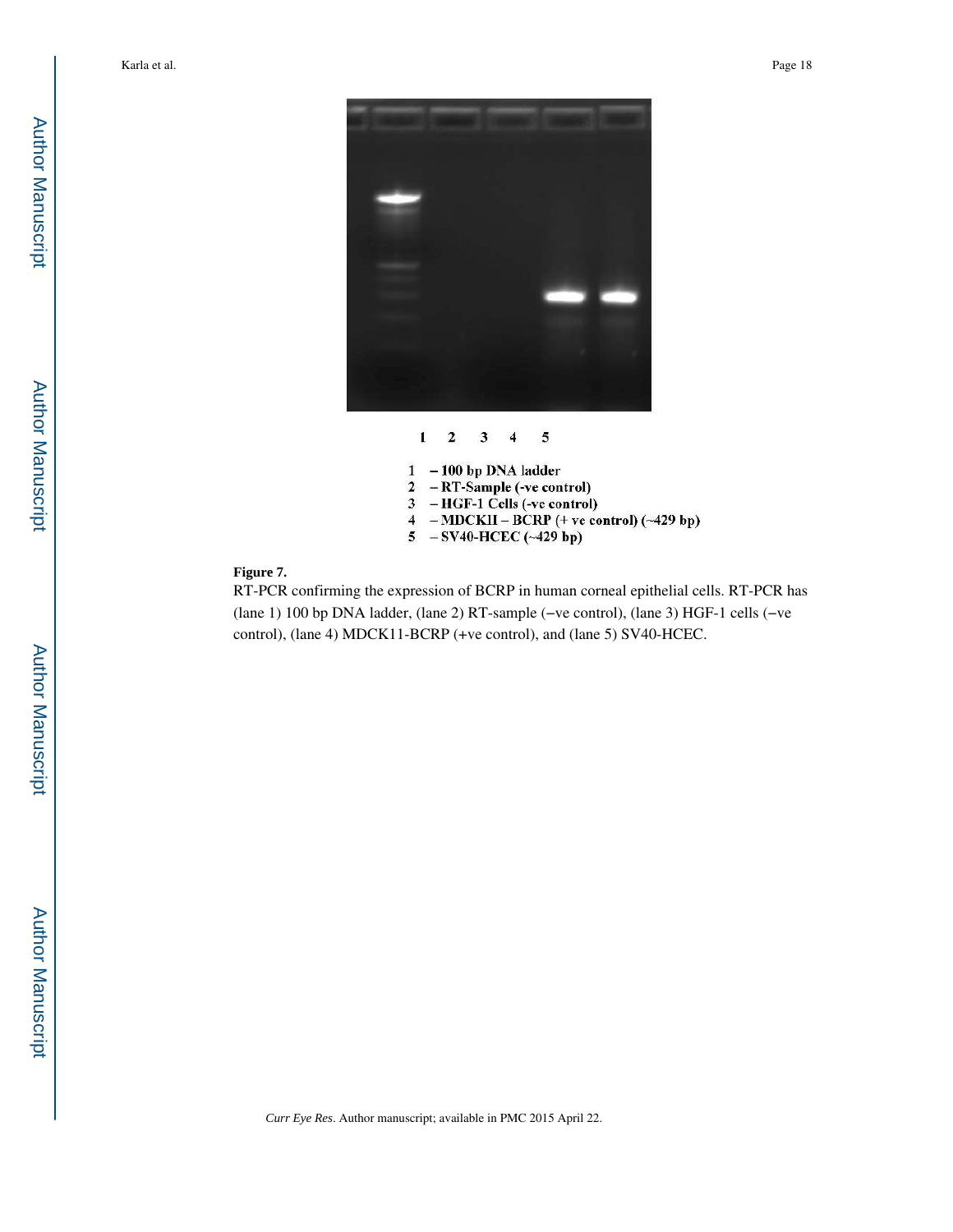

# **Figure 8.**

Immunoprecipitation followed by Western blot indicating the presence of BCRP in membrane fractions of human corneal epithelial cells (lanes 1, 2, and 3) and MDCK11- BCRP (positive control, lanes 4 and 5).